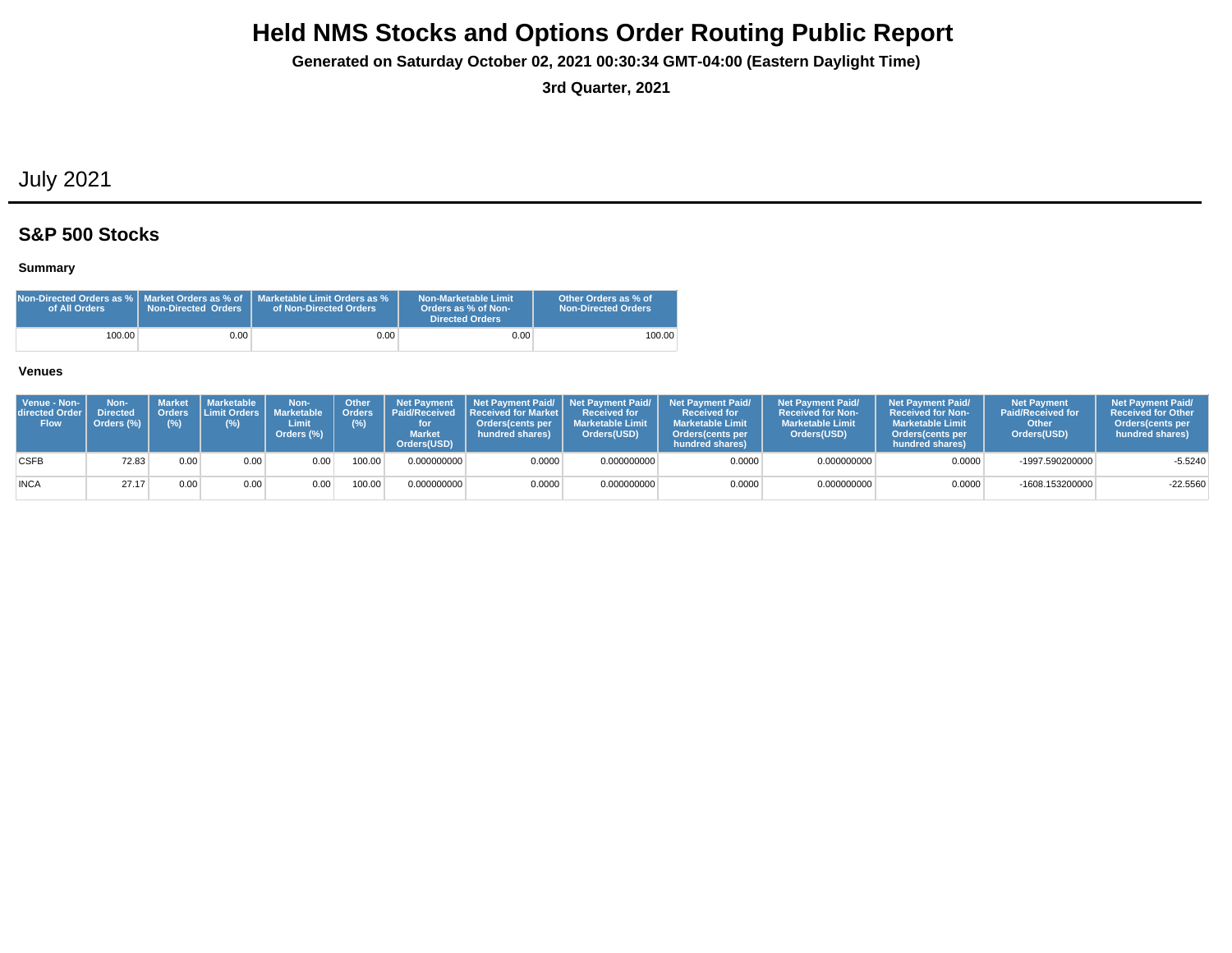**Generated on Saturday October 02, 2021 00:30:34 GMT-04:00 (Eastern Daylight Time)**

**3rd Quarter, 2021**

## July 2021

### **Non-S&P 500 Stocks**

### **Summary**

| of All Orders | <b>Non-Directed Orders</b> | Non-Directed Orders as %   Market Orders as % of   Marketable Limit Orders as %<br>of Non-Directed Orders | <b>Non-Marketable Limit</b><br>Orders as % of Non-<br><b>Directed Orders</b> | Other Orders as % of<br><b>Non-Directed Orders</b> |
|---------------|----------------------------|-----------------------------------------------------------------------------------------------------------|------------------------------------------------------------------------------|----------------------------------------------------|
| 100.00        | 0.00                       | $0.00\,$                                                                                                  | 0.00                                                                         | 100.00                                             |

| Venue - Non-<br>directed Order I<br><b>Flow</b> | Non-<br><b>Directed</b><br>Orders (%) | Orders<br>$(\%)$ | Market   Marketable<br><b>Limit Orders</b><br>$(\%)$ | Non-<br>Marketable<br>Limit<br>Orders (%) | <b>Other</b><br><b>Orders</b><br>(%) | <b>Net Pavment</b><br><b>Market</b><br>Orders(USD) | Paid/Received Received for Market L<br>Orders(cents per<br>hundred shares) | <b>Received for</b><br><b>Marketable Limit</b><br>Orders(USD) | Net Payment Paid/ Net Payment Paid/ Net Payment Paid/<br><b>Received for</b><br><b>Marketable Limit</b><br><b>Orders</b> (cents per<br>hundred shares) | <b>Net Payment Paid/</b><br><b>Received for Non-</b><br><b>Marketable Limit</b><br>Orders(USD) | <b>Net Payment Paid/</b><br><b>Received for Non-</b><br><b>Marketable Limit</b><br>Orders(cents per<br>hundred shares) | <b>Net Payment</b><br><b>Paid/Received for</b><br>Other<br>Orders(USD) | <b>Net Payment Paid/</b><br><b>Received for Other</b><br>Orders (cents per<br>hundred shares) |
|-------------------------------------------------|---------------------------------------|------------------|------------------------------------------------------|-------------------------------------------|--------------------------------------|----------------------------------------------------|----------------------------------------------------------------------------|---------------------------------------------------------------|--------------------------------------------------------------------------------------------------------------------------------------------------------|------------------------------------------------------------------------------------------------|------------------------------------------------------------------------------------------------------------------------|------------------------------------------------------------------------|-----------------------------------------------------------------------------------------------|
| <b>CSFB</b>                                     | 93.42                                 | 0.00             | 0.00                                                 | 0.00                                      | 100.00                               | 0.000000000                                        | 0.0000                                                                     | 0.000000000                                                   | 0.0000                                                                                                                                                 | 0.000000000                                                                                    | 0.0000                                                                                                                 | -4950.965400000                                                        | $-9.1379$                                                                                     |
| <b>INCA</b>                                     | 6.58                                  | 0.00             | 0.00                                                 | 0.00                                      | 100.00                               | 0.000000000                                        | 0.0000                                                                     | 0.000000000                                                   | 0.0000                                                                                                                                                 | 0.000000000                                                                                    | 0.0000                                                                                                                 | -4517.258600000                                                        | $-24.0613$                                                                                    |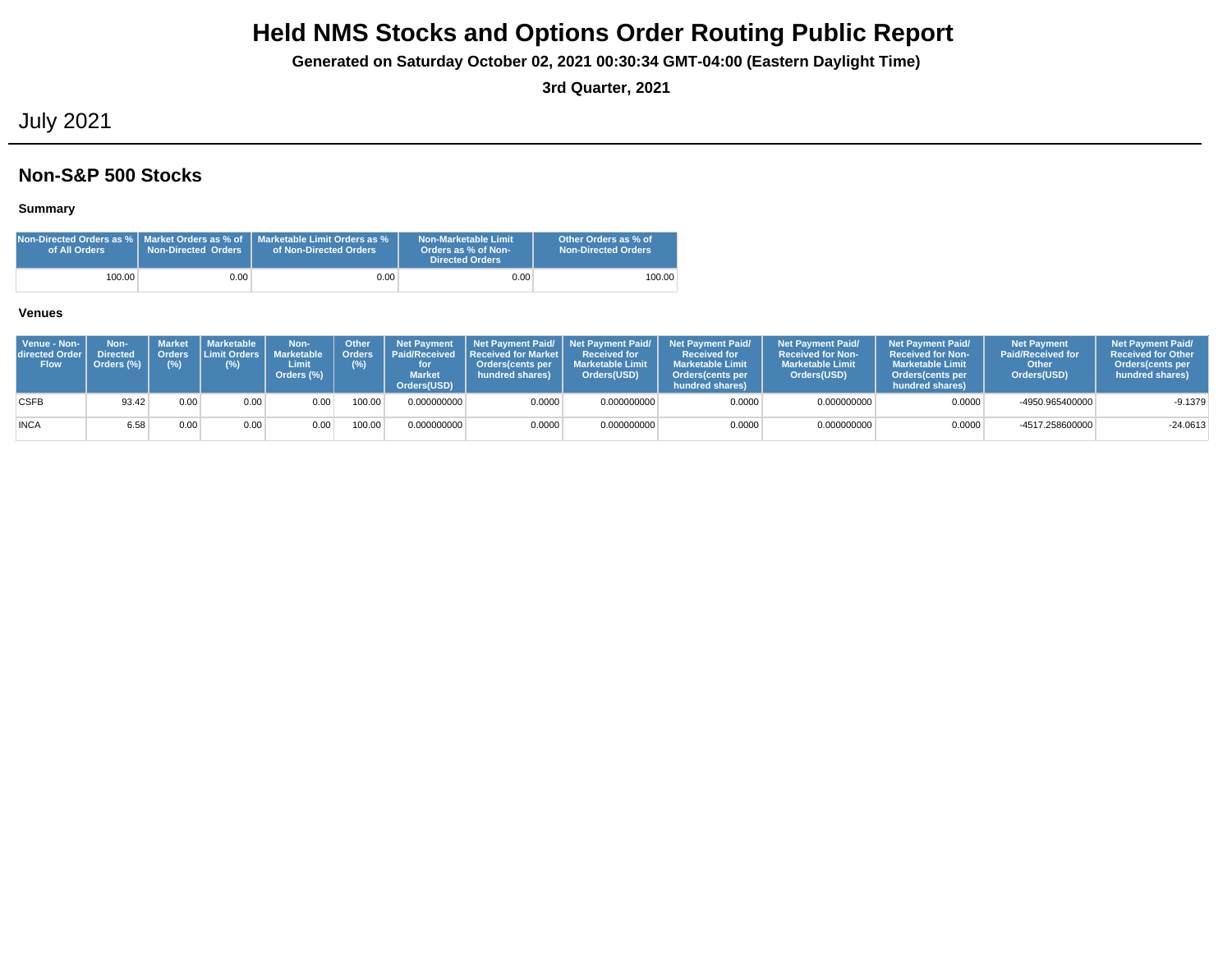**Generated on Saturday October 02, 2021 00:30:34 GMT-04:00 (Eastern Daylight Time)**

**3rd Quarter, 2021**

## August 2021

## **S&P 500 Stocks**

### **Summary**

| Non-Directed Orders as %   Market Orders as % of<br>of All Orders | Non-Directed Orders | Marketable Limit Orders as %<br>of Non-Directed Orders | Non-Marketable Limit<br>Orders as % of Non-<br><b>Directed Orders</b> | Other Orders as % of<br><b>Non-Directed Orders</b> |
|-------------------------------------------------------------------|---------------------|--------------------------------------------------------|-----------------------------------------------------------------------|----------------------------------------------------|
| 100.00                                                            | 0.001               | 0.001                                                  | 0.00                                                                  | 100.00                                             |

| Venue - Non-<br>directed Order I<br><b>Flow</b> | Non-<br><b>Directed</b><br>Orders (%) | <b>Orders</b><br>(%) | Market   Marketable<br><b>Limit Orders I</b><br>(%) | Non-<br>Marketable<br>Limit<br>Orders (%) | <b>Other</b> | <b>Net Pavment</b><br>Orders Paid/Received<br><b>Market</b><br>Orders(USD) | <b>Received for Market L</b><br>Orders(cents per<br>hundred shares) | <b>Received for</b><br><b>I</b> Marketable Limit<br>Orders(USD) | Net Payment Paid/ Net Payment Paid/ Net Payment Paid/<br><b>Received for</b><br><b>Marketable Limit</b><br>Orders(cents per<br>hundred shares) | <b>Net Payment Paid/</b><br><b>Received for Non-</b><br><b>Marketable Limit</b><br>Orders(USD) | <b>Net Payment Paid/</b><br><b>Received for Non-</b><br><b>Marketable Limit</b><br><b>Orders</b> (cents per<br>hundred shares) | <b>Net Payment</b><br><b>Paid/Received for</b><br>Other<br>Orders(USD) | <b>Net Payment Paid/</b><br><b>Received for Other</b><br><b>Orders</b> (cents per<br>hundred shares) |
|-------------------------------------------------|---------------------------------------|----------------------|-----------------------------------------------------|-------------------------------------------|--------------|----------------------------------------------------------------------------|---------------------------------------------------------------------|-----------------------------------------------------------------|------------------------------------------------------------------------------------------------------------------------------------------------|------------------------------------------------------------------------------------------------|--------------------------------------------------------------------------------------------------------------------------------|------------------------------------------------------------------------|------------------------------------------------------------------------------------------------------|
| <b>CSFB</b>                                     | 49.83                                 | 0.00                 | 0.00                                                | 0.00                                      | 00.00        | 0.000000000                                                                | 0.0000                                                              | 0.000000000                                                     | 0.0000                                                                                                                                         | 0.000000000                                                                                    | 0.0000                                                                                                                         | -1300.937900000                                                        | $-4.0705$                                                                                            |
| <b>INCA</b>                                     | 50.17                                 | 0.00                 | 0.00                                                | 0.00 <sub>1</sub>                         | 100.00       | 0.000000000                                                                | 0.0000                                                              | 0.000000000                                                     | 0.0000                                                                                                                                         | 0.000000000                                                                                    | 0.0000                                                                                                                         | $-1601.045000000$                                                      | $-15.4241$                                                                                           |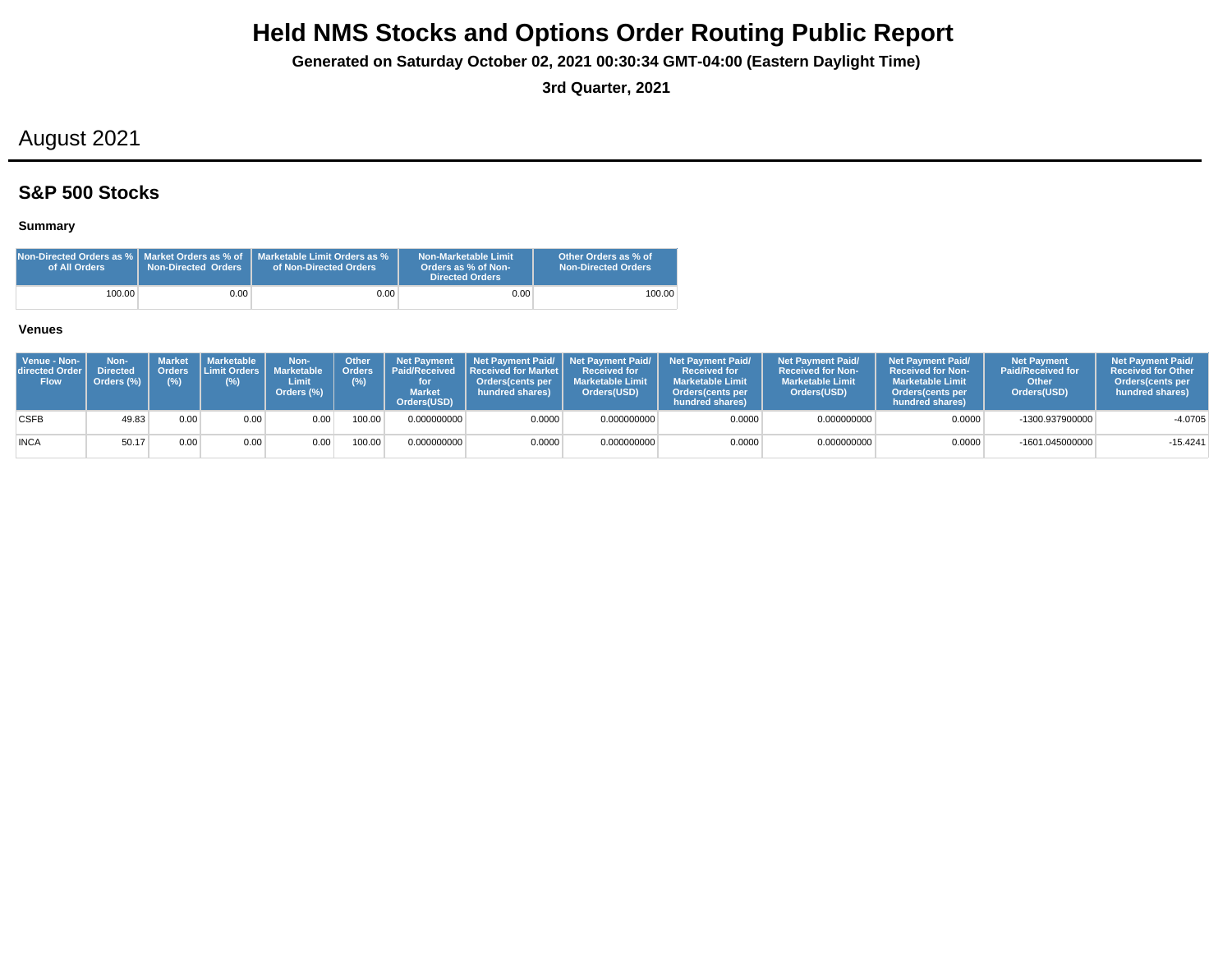**Generated on Saturday October 02, 2021 00:30:35 GMT-04:00 (Eastern Daylight Time)**

**3rd Quarter, 2021**

## August 2021

### **Non-S&P 500 Stocks**

### **Summary**

| of All Orders | <b>Non-Directed Orders</b> | Non-Directed Orders as %   Market Orders as % of   Marketable Limit Orders as %<br>of Non-Directed Orders | Non-Marketable Limit<br>Orders as % of Non-<br><b>Directed Orders</b> | Other Orders as % of<br><b>Non-Directed Orders</b> |
|---------------|----------------------------|-----------------------------------------------------------------------------------------------------------|-----------------------------------------------------------------------|----------------------------------------------------|
| 100.00        | 0.00                       | 0.00 <sub>1</sub>                                                                                         | 0.00                                                                  | 100.00                                             |

| Venue - Non-<br>directed Order I<br><b>Flow</b> | Non-<br><b>Directed</b><br>Orders (%) | (%)  | ' Market I Marketable<br>Orders Limit Orders   Marketable<br>(%) | Non-<br>Limit<br>Orders (%) | Other<br>Crders <sup>1</sup><br>(%) | <b>Net Payment</b><br><b>Market</b><br>Orders(USD) | <b>Paid/Received Received for Market L</b><br>Orders(cents per<br>hundred shares) | <b>Received for</b><br><b>Marketable Limit</b><br>Orders(USD) | Net Payment Paid/ Net Payment Paid/ Net Payment Paid/<br><b>Received for</b><br><b>Marketable Limit</b><br>Orders (cents per<br>hundred shares) | <b>Net Payment Paid/</b><br><b>Received for Non-</b><br><b>Marketable Limit</b><br>Orders(USD) | <b>Net Payment Paid/</b><br><b>Received for Non-</b><br><b>Marketable Limit</b><br>Orders(cents per<br>hundred shares) | <b>Net Payment</b><br><b>Paid/Received for</b><br>Other<br>Orders(USD) | <b>Net Payment Paid/</b><br><b>Received for Other</b><br><b>Orders</b> (cents per<br>hundred shares) |
|-------------------------------------------------|---------------------------------------|------|------------------------------------------------------------------|-----------------------------|-------------------------------------|----------------------------------------------------|-----------------------------------------------------------------------------------|---------------------------------------------------------------|-------------------------------------------------------------------------------------------------------------------------------------------------|------------------------------------------------------------------------------------------------|------------------------------------------------------------------------------------------------------------------------|------------------------------------------------------------------------|------------------------------------------------------------------------------------------------------|
| <b>CSFB</b>                                     | 81.99                                 | 0.00 | 0.00                                                             | 0.00                        | 100.00                              | 0.000000000                                        | 0.0000                                                                            | 0.000000000                                                   | 0.0000                                                                                                                                          | 0.000000000                                                                                    | 0.0000                                                                                                                 | -2957.776500000                                                        | $-6.9637$                                                                                            |
| <b>INCA</b>                                     | 18.01                                 | 0.00 | 0.00                                                             | 0.00                        | 100.00                              | 0.000000000                                        | 0.0000                                                                            | 0.000000000                                                   | 0.0000                                                                                                                                          | 0.000000000                                                                                    | 0.0000                                                                                                                 | -1435.991520000                                                        | $-8.3367$                                                                                            |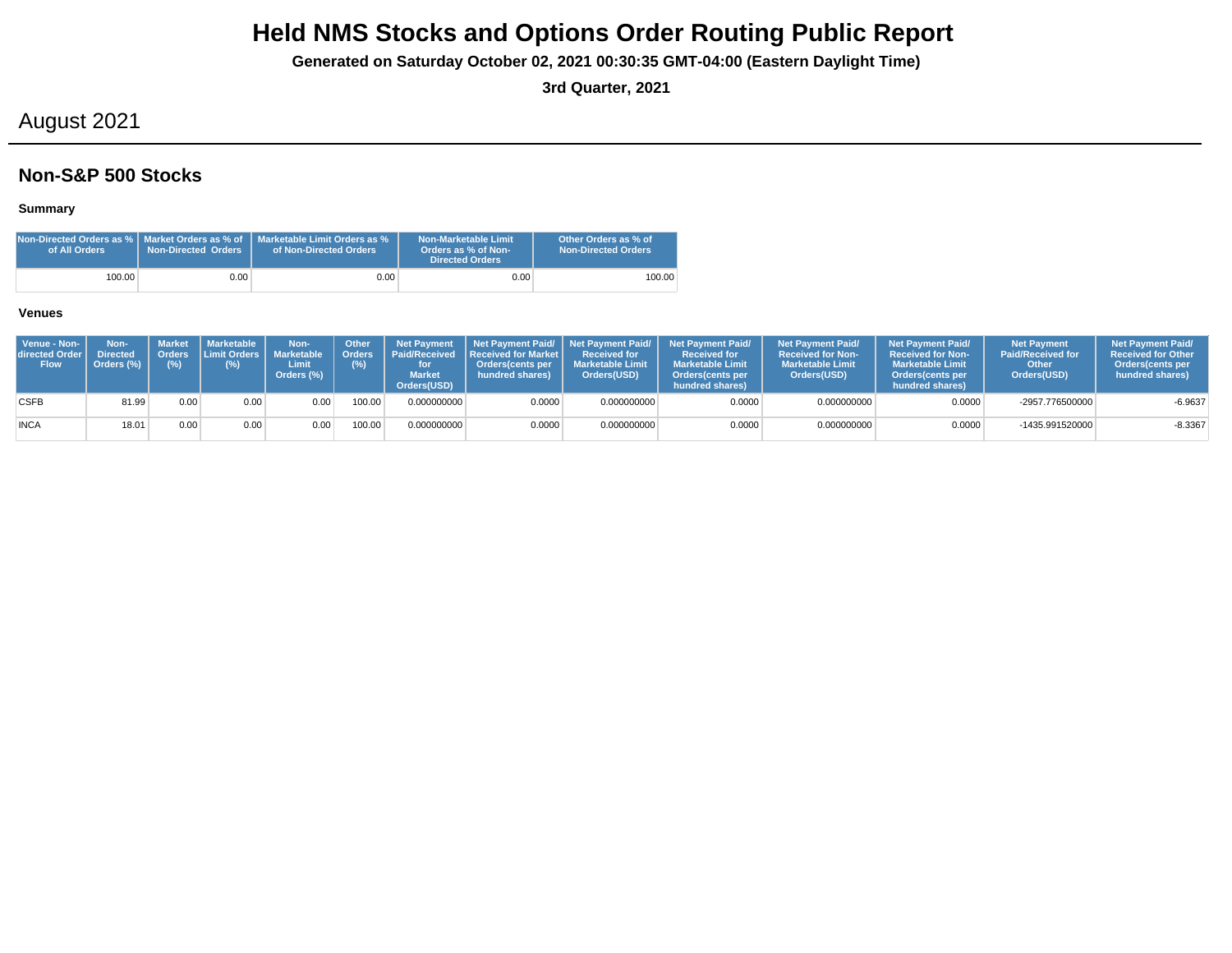**Generated on Saturday October 02, 2021 00:30:35 GMT-04:00 (Eastern Daylight Time)**

**3rd Quarter, 2021**

# September 2021

## **S&P 500 Stocks**

### **Summary**

| Non-Directed Orders as %   Market Orders as % of<br>of All Orders | Non-Directed Orders | Marketable Limit Orders as %<br>of Non-Directed Orders | Non-Marketable Limit<br>Orders as % of Non-<br><b>Directed Orders</b> | Other Orders as % of<br><b>Non-Directed Orders</b> |
|-------------------------------------------------------------------|---------------------|--------------------------------------------------------|-----------------------------------------------------------------------|----------------------------------------------------|
| 100.00                                                            | 0.001               | 0.001                                                  | 0.00                                                                  | 100.00                                             |

| Venue - Non-<br>directed Order<br><b>Flow</b> | Non-<br><b>Directed</b><br>Orders (%) | <b>Market</b><br>(%) | <b>I</b> Marketable<br>Orders Limit Orders   I<br>(%) | Non-<br><b>Marketable</b><br>Limit<br>Orders (%) | Other<br>(%) | <b>Net Payment</b><br>Orders   Paid/Received<br><b>Market</b><br>Orders(USD) | <b>Received for Market L</b><br>Orders(cents per<br>hundred shares) | Received for<br><b>Marketable Limit</b><br>Orders(USD) | Net Payment Paid/ Net Payment Paid/ Net Payment Paid/<br><b>Received for</b><br><b>Marketable Limit</b><br><b>Orders</b> (cents per<br>hundred shares) | <b>Net Payment Paid/</b><br><b>Received for Non-</b><br><b>Marketable Limit</b><br>Orders(USD) | <b>Net Payment Paid/</b><br>Received for Non-<br><b>Marketable Limit</b><br><b>Orders</b> (cents per<br>hundred shares) | <b>Net Payment</b><br><b>Paid/Received for</b><br>Other<br>Orders(USD) | <b>Net Payment Paid/</b><br><b>Received for Other</b><br><b>Orders</b> (cents per<br>hundred shares) |
|-----------------------------------------------|---------------------------------------|----------------------|-------------------------------------------------------|--------------------------------------------------|--------------|------------------------------------------------------------------------------|---------------------------------------------------------------------|--------------------------------------------------------|--------------------------------------------------------------------------------------------------------------------------------------------------------|------------------------------------------------------------------------------------------------|-------------------------------------------------------------------------------------------------------------------------|------------------------------------------------------------------------|------------------------------------------------------------------------------------------------------|
| <b>CSFB</b>                                   | 28.38                                 | 0.00                 | 0.00                                                  | 0.00                                             | 100.00       | 0.000000000                                                                  | 0.0000                                                              | 0.000000000                                            | 0.0000                                                                                                                                                 | 0.000000000                                                                                    | 0.0000                                                                                                                  | 21636.616700000                                                        | 10.2194                                                                                              |
| <b>INCA</b>                                   | 71.62                                 | 0.00                 | 0.00                                                  | 0.00                                             | 100.00       | 0.000000000                                                                  | 0.0000                                                              | 0.000000000                                            | 0.0000                                                                                                                                                 | 0.000000000                                                                                    | 0.0000                                                                                                                  | 1915.979400000                                                         | 4.5998                                                                                               |